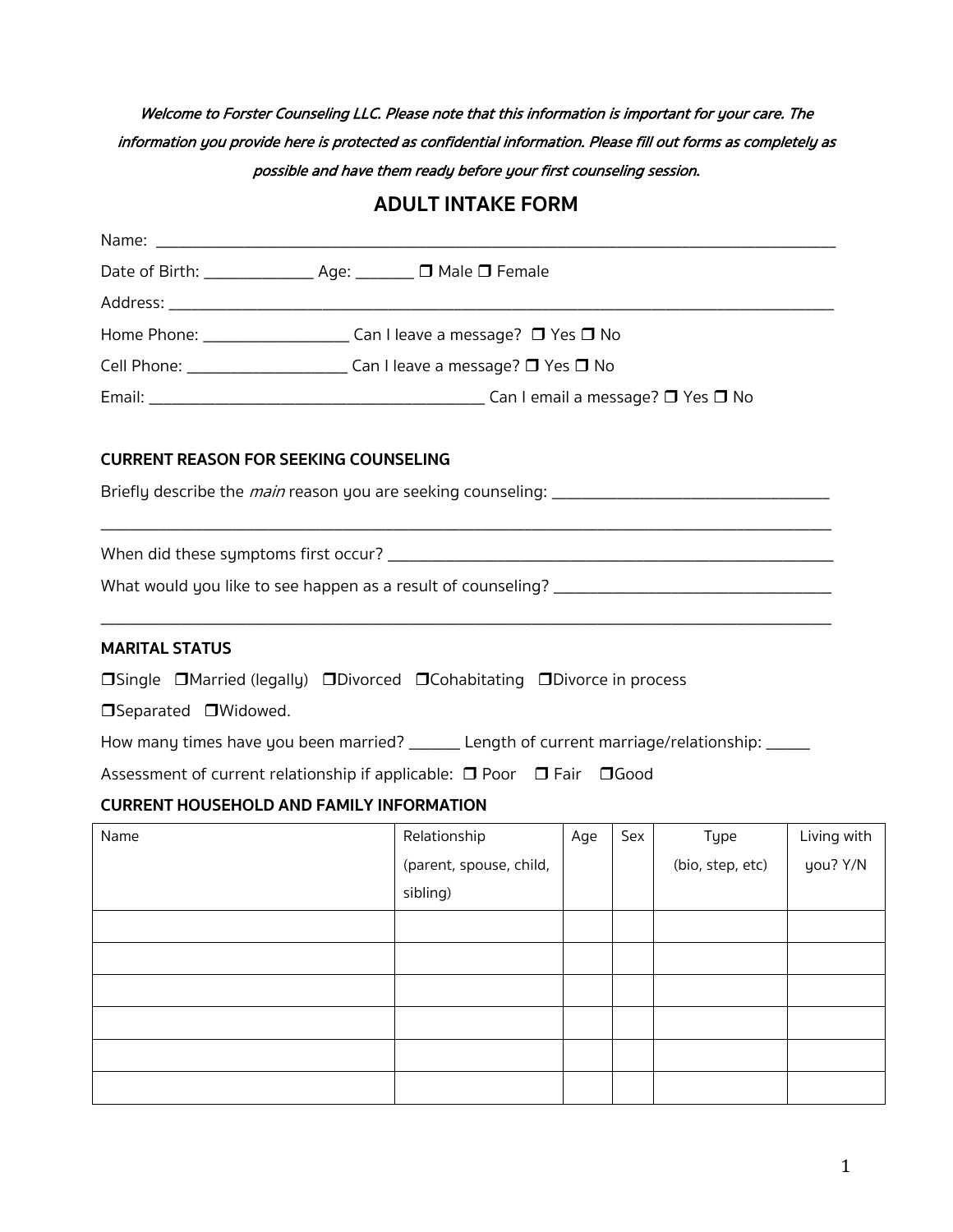# **EDUCATION**

| Years of education completed: ____________                                                            |  |  |  |  |  |  |
|-------------------------------------------------------------------------------------------------------|--|--|--|--|--|--|
| Currently enrolled in High School/GED? $\square$ Yes $\square$ No College? $\square$ Yes $\square$ No |  |  |  |  |  |  |
| Vocational? □ Yes □ No Graduate School? □ Yes □ No                                                    |  |  |  |  |  |  |
|                                                                                                       |  |  |  |  |  |  |
|                                                                                                       |  |  |  |  |  |  |
| <b>MILITARY</b>                                                                                       |  |  |  |  |  |  |
| Military experience? $\Box$ Yes $\Box$ No Combat experience? $\Box$ Yes $\Box$ No                     |  |  |  |  |  |  |
|                                                                                                       |  |  |  |  |  |  |
|                                                                                                       |  |  |  |  |  |  |
| PERSONAL STRENGTHS                                                                                    |  |  |  |  |  |  |
| What activities do you enjoy and feel you are successful at when you try? ________________________    |  |  |  |  |  |  |
|                                                                                                       |  |  |  |  |  |  |
| Who are some of the influential and supportive people, activities (e.g. walking) or beliefs (e.g.     |  |  |  |  |  |  |
|                                                                                                       |  |  |  |  |  |  |
| <b>COUNSELING/MEDICAL HISTORY</b>                                                                     |  |  |  |  |  |  |
|                                                                                                       |  |  |  |  |  |  |
|                                                                                                       |  |  |  |  |  |  |
|                                                                                                       |  |  |  |  |  |  |
|                                                                                                       |  |  |  |  |  |  |
|                                                                                                       |  |  |  |  |  |  |
|                                                                                                       |  |  |  |  |  |  |
| Have you used psychiatric services? □ Yes □ No. If yes, who did you see? __________________________   |  |  |  |  |  |  |
| If yes, was it helpful? $\Box$ Yes $\Box$ No Why? _                                                   |  |  |  |  |  |  |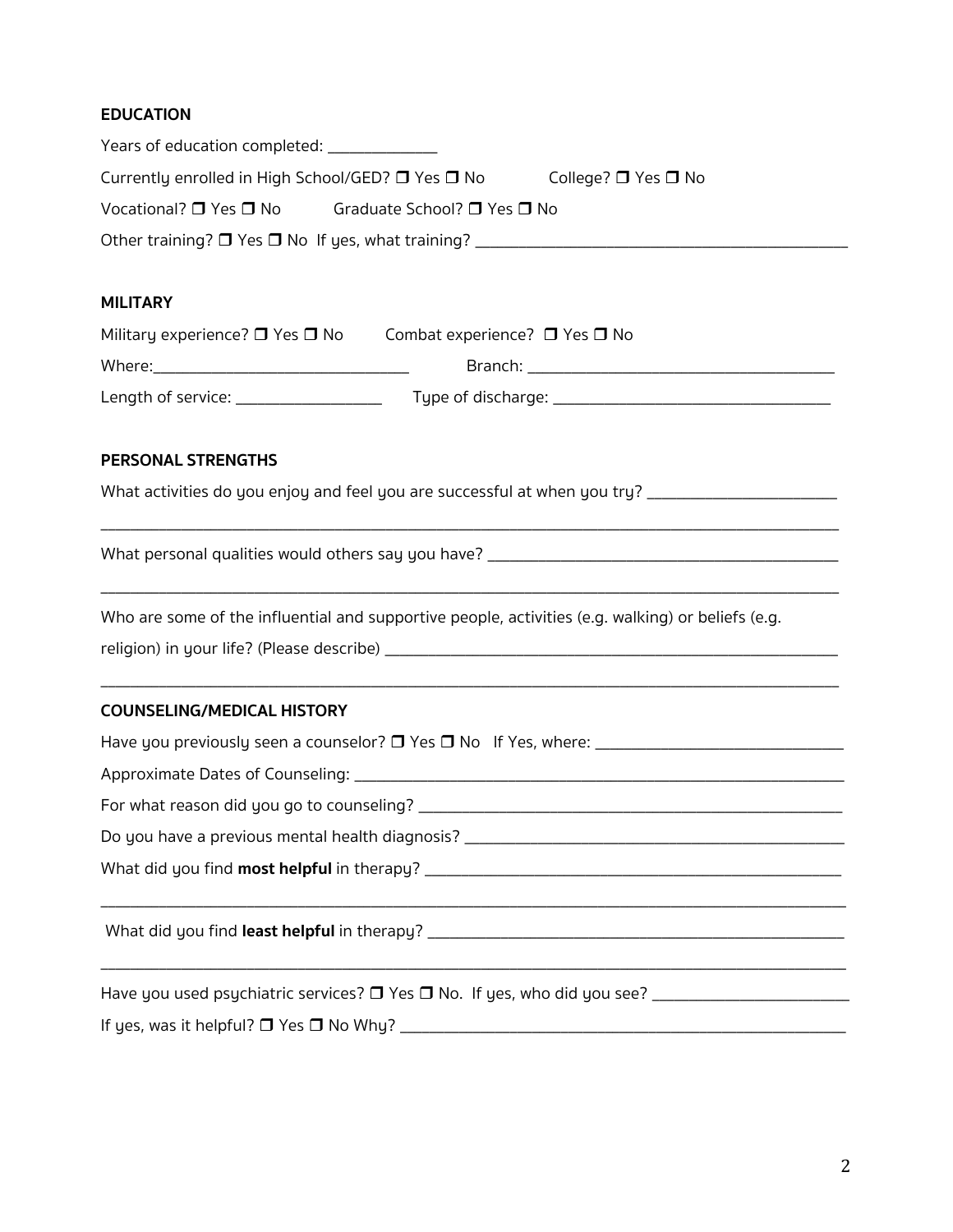### Have you taken medication for a mental health concern?  $\Box$  Yes  $\Box$  No

| Name of medication | Dates taken | Was it helpful? Y/N |  |  |
|--------------------|-------------|---------------------|--|--|
|                    |             |                     |  |  |
|                    |             |                     |  |  |
|                    |             |                     |  |  |
|                    |             |                     |  |  |
|                    |             |                     |  |  |

Do you have other medical concerns or previous hospitalizations?  $\Box$  Yes  $\Box$  No

If so, please describe. \_\_\_\_\_\_\_\_\_\_\_\_\_\_\_\_\_\_\_\_\_\_\_\_\_\_\_\_\_\_\_\_\_\_\_\_\_\_\_\_\_\_\_\_\_\_\_\_\_\_\_\_\_\_\_\_\_\_\_\_\_\_\_\_\_\_\_\_\_\_\_\_\_\_\_\_\_\_\_\_

| When was your last complete physical exam (month/year)? |  |
|---------------------------------------------------------|--|
|                                                         |  |

\_\_\_\_\_\_\_\_\_\_\_\_\_\_\_\_\_\_\_\_\_\_\_\_\_\_\_\_\_\_\_\_\_\_\_\_\_\_\_\_\_\_\_\_\_\_\_\_\_\_\_\_\_\_\_\_\_\_\_\_\_\_\_\_\_\_\_\_\_\_\_\_\_\_\_\_\_\_\_\_\_\_\_\_\_\_\_\_\_\_\_\_\_\_\_\_\_\_\_\_\_\_

| How many times a week do you exercise? | _______ What type and how many minutes: |  |
|----------------------------------------|-----------------------------------------|--|
|----------------------------------------|-----------------------------------------|--|

### **CHEMICAL USE AND HISTORY**

| Do you currently consume alcohol? $\Box$ Yes $\Box$ No                                                 |  |  |  |  |
|--------------------------------------------------------------------------------------------------------|--|--|--|--|
| If yes, how often do you drink? $\Box$ Daily $\Box$ Weekly $\Box$ Occasionally $\Box$ Rarely           |  |  |  |  |
| If yes, how much do you drink? $\frac{1}{2}$ (#) per time.                                             |  |  |  |  |
| Do you currently use Tobacco? $\Box$ Yes $\Box$ No                                                     |  |  |  |  |
|                                                                                                        |  |  |  |  |
| Do you currently use any other recreational drugs? $\Box$ Yes $\Box$ No                                |  |  |  |  |
|                                                                                                        |  |  |  |  |
| If yes, how often do you use? $\square$ Daily $\square$ Weekly $\square$ Occasionally $\square$ Rarely |  |  |  |  |
| Have you received any previous treatment for chemical use? $\Box$ Yes $\Box$ No                        |  |  |  |  |
|                                                                                                        |  |  |  |  |
| _________Inpatient __________Outpatient                                                                |  |  |  |  |
| Adults (please answer the following with Y/N)                                                          |  |  |  |  |
| 1. Have you ever felt you ought to cut down on your drinking or drug use?                              |  |  |  |  |

- 2. Have you ever had people annoy you by criticizing your drinking or drug use? \_\_\_\_\_
- 3. Have you ever felt bad or guilty about your drinking or drug use? \_\_\_\_\_\_
- 4. Have you ever had a drink or used drugs as an eye opener first thing in the morning to steady your nerves or get rid of a hangover, or to get the day started? \_\_\_\_\_\_\_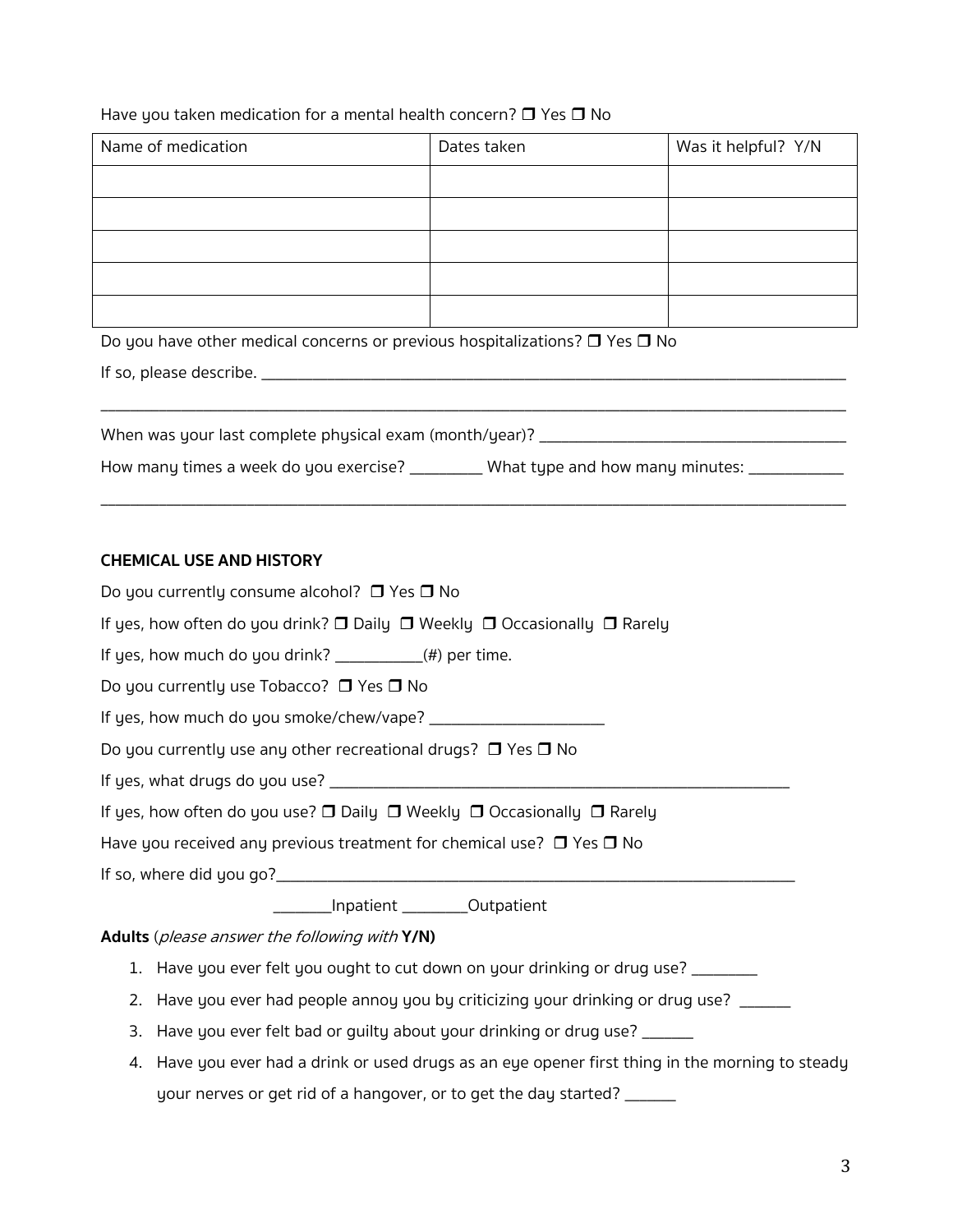### **LEGAL ISSUES**

Please list any legal issues that are affecting you or your family at present or have had a significant effect upon you in the past. \_\_\_\_\_\_\_\_\_\_\_\_\_\_\_\_\_\_\_\_\_\_\_\_\_\_\_\_\_\_\_\_\_\_\_\_\_\_\_\_\_\_\_\_\_\_\_\_\_\_\_\_\_\_\_\_\_\_\_\_\_\_\_\_\_\_\_\_\_\_\_\_

\_\_\_\_\_\_\_\_\_\_\_\_\_\_\_\_\_\_\_\_\_\_\_\_\_\_\_\_\_\_\_\_\_\_\_\_\_\_\_\_\_\_\_\_\_\_\_\_\_\_\_\_\_\_\_\_\_\_\_\_\_\_\_\_\_\_\_\_\_\_\_\_\_\_\_\_\_\_\_\_\_\_\_\_\_\_\_\_\_\_\_\_\_\_\_\_\_\_\_\_\_

### **FAMILY HISTORY**

What word would you use to describe your family of origin? \_\_\_\_\_\_\_\_\_\_\_\_\_\_\_\_\_\_\_\_\_\_\_\_\_\_\_\_\_\_\_\_\_\_\_\_\_\_\_\_\_

Did you experience any abuse or trauma as a child in your home (physical, verbal, emotional, or

\_\_\_\_\_\_\_\_\_\_\_\_\_\_\_\_\_\_\_\_\_\_\_\_\_\_\_\_\_\_\_\_\_\_\_\_\_\_\_\_\_\_\_\_\_\_\_\_\_\_\_\_\_\_\_\_\_\_\_\_\_\_\_\_\_\_\_\_\_\_\_\_\_\_\_\_\_\_\_\_\_\_\_\_\_\_\_\_\_\_\_\_\_\_\_\_\_\_\_\_\_

\_\_\_\_\_\_\_\_\_\_\_\_\_\_\_\_\_\_\_\_\_\_\_\_\_\_\_\_\_\_\_\_\_\_\_\_\_\_\_\_\_\_\_\_\_\_\_\_\_\_\_\_\_\_\_\_\_\_\_\_\_\_\_\_\_\_\_\_\_\_\_\_\_\_\_\_\_\_\_\_\_\_\_\_\_\_\_\_\_\_\_\_\_\_\_\_\_\_\_\_

\_\_\_\_\_\_\_\_\_\_\_\_\_\_\_\_\_\_\_\_\_\_\_\_\_\_\_\_\_\_\_\_\_\_\_\_\_\_\_\_\_\_\_\_\_\_\_\_\_\_\_\_\_\_\_\_\_\_\_\_\_\_\_\_\_\_\_\_\_\_\_\_\_\_\_\_\_\_\_\_\_\_\_\_\_\_\_\_\_\_\_\_\_\_\_\_\_\_\_\_

sexual) or outside your home? Please describe as much as you feel comfortable \_\_\_\_\_\_\_\_\_\_\_\_\_\_\_\_\_\_\_\_\_

Have you experienced any abuse in your adult life (physical, verbal, emotional, or sexual)?

#### **FAMILY CONCERNS**

Please check any family concerns that your family is currently experiencing.

| Fighting                          | Disagreeing about relatives |  |
|-----------------------------------|-----------------------------|--|
| Feeling distant                   | Disagreeing about friends   |  |
| Loss of fun                       | Alcohol use                 |  |
| Lack of honesty                   | Drug use                    |  |
| Physical fights                   | Infidelity (couple)         |  |
| <b>Education problems</b>         | Divorce/separation          |  |
| Financial problems                | Issues regarding remarriage |  |
| Death of a family member          | Birth of a sibling          |  |
| Abuse/neglect                     | Birth of a child            |  |
| Inadequate housing/feeling unsafe | Inadequate health insurance |  |
| Job change or job dissatisfaction | Other                       |  |

\_\_\_\_\_\_\_\_\_\_\_\_\_\_\_\_\_\_\_\_\_\_\_\_\_\_\_\_\_\_\_\_\_\_\_\_\_\_\_\_\_\_\_\_\_\_\_\_\_\_\_\_\_\_\_\_\_\_\_\_\_\_\_\_\_\_\_\_\_\_\_\_\_\_\_\_\_\_\_\_\_\_\_\_\_\_\_\_\_\_\_\_\_\_\_\_\_\_\_\_\_\_ \_\_\_\_\_\_\_\_\_\_\_\_\_\_\_\_\_\_\_\_\_\_\_\_\_\_\_\_\_\_\_\_\_\_\_\_\_\_\_\_\_\_\_\_\_\_\_\_\_\_\_\_\_\_\_\_\_\_\_\_\_\_\_\_\_\_\_\_\_\_\_\_\_\_\_\_\_\_\_\_\_\_\_\_\_\_\_\_\_\_\_\_\_\_\_\_\_\_\_\_\_\_

Other concerns not listed above \_\_\_\_\_\_\_\_\_\_\_\_\_\_\_\_\_\_\_\_\_\_\_\_\_\_\_\_\_\_\_\_\_\_\_\_\_\_\_\_\_\_\_\_\_\_\_\_\_\_\_\_\_\_\_\_\_\_\_\_\_\_\_\_\_\_\_\_\_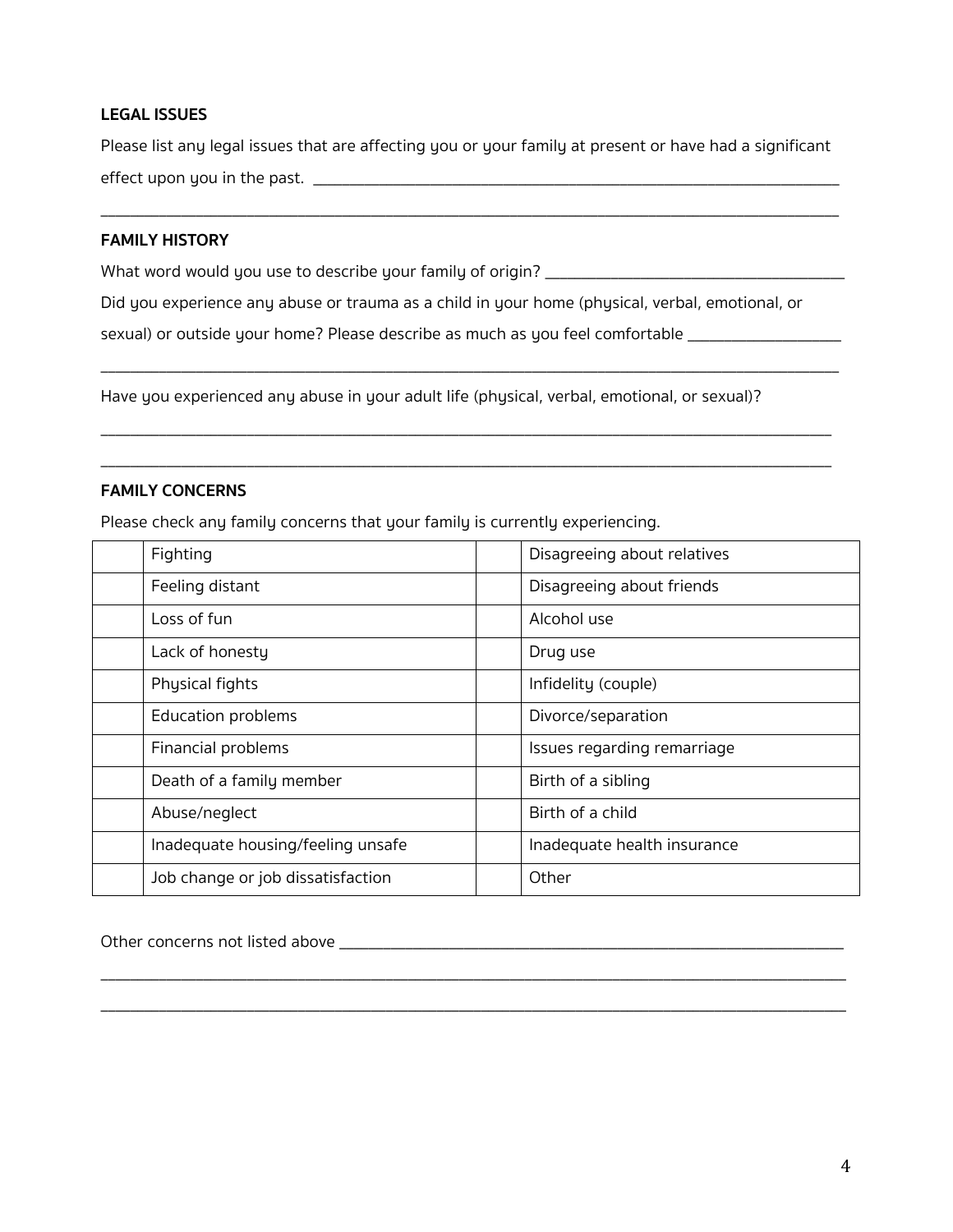### **INDIVIDUAL CONCERNS**

| <b>SYMPTOM</b>             | <b>NONE</b> | <b>MILD</b> | <b>MOD</b> | <b>SEVERE</b> | <b>SYMPTOM</b>               | <b>NONE</b> | <b>MILD</b> | <b>MOD</b> | <b>SEVERE</b> |
|----------------------------|-------------|-------------|------------|---------------|------------------------------|-------------|-------------|------------|---------------|
| <b>SADNESS</b>             |             |             |            |               | <b>APPETITE CHANGES</b>      |             |             |            |               |
| <b>CRYING</b>              |             |             |            |               | <b>WEIGHT CHANGES</b>        |             |             |            |               |
|                            |             |             |            |               | (UNPLANNED CHANGES)          |             |             |            |               |
| <b>SLEEP DISTRUBANCES</b>  |             |             |            |               | <b>PARANOID THOUGHTS</b>     |             |             |            |               |
| <b>DISSOCIATION</b>        |             |             |            |               | <b>POOR CONCENTRATION</b>    |             |             |            |               |
| <b>HYPERACTIVITY</b>       |             |             |            |               | <b>INDECISIVENESS</b>        |             |             |            |               |
| <b>BINGING/PURGING</b>     |             |             |            |               | <b>LOW ENERGY</b>            |             |             |            |               |
| <b>DECREASED SEX DRIVE</b> |             |             |            |               | <b>EXCESSIVE WORRRY</b>      |             |             |            |               |
| <b>UNRESOLVED GUILT</b>    |             |             |            |               | <b>LOW SELF WORTH</b>        |             |             |            |               |
| <b>IRRITABILITY</b>        |             |             |            |               | <b>ANGER ISSUES</b>          |             |             |            |               |
| <b>NAUSEA/INDIGESTION</b>  |             |             |            |               | <b>SPIRITUAL CONCERNS</b>    |             |             |            |               |
| <b>SOCIAL ANXIETY</b>      |             |             |            |               | <b>HALLUCINATIONS</b>        |             |             |            |               |
| <b>SELF MUTALATION</b>     |             |             |            |               | <b>RACING THOUGHTS</b>       |             |             |            |               |
| <b>CUTTING</b>             |             |             |            |               | <b>RESTLESSNESS</b>          |             |             |            |               |
| <b>IMPULSIVITY</b>         |             |             |            |               | <b>DRUG USE</b>              |             |             |            |               |
| <b>NIGHTMARES</b>          |             |             |            |               | <b>ALCOHOL USE</b>           |             |             |            |               |
| <b>HOPELESSNESS</b>        |             |             |            |               | <b>DECREASED CREATIVITY</b>  |             |             |            |               |
| <b>ELEVATED MOOD</b>       |             |             |            |               | <b>EASILY DISTRACTED</b>     |             |             |            |               |
| <b>MOOD SWINGS</b>         |             |             |            |               | <b>TRAUMA FLASHBACKS</b>     |             |             |            |               |
| <b>DISORGANIZED</b>        |             |             |            |               | <b>WORK ISSUES</b>           |             |             |            |               |
| <b>ANOREXIA</b>            |             |             |            |               | <b>PROBLEMS AT HOME</b>      |             |             |            |               |
| <b>SOCIAL ISOLATION</b>    |             |             |            |               | <b>PANIC ATTACKS</b>         |             |             |            |               |
| <b>PHOBIAS</b>             |             |             |            |               | <b>FEELING ANXIOUS</b>       |             |             |            |               |
| <b>OBSESSIVE THOUGHTS</b>  |             |             |            |               | <b>FEELING PANICKY</b>       |             |             |            |               |
| <b>GRIEF</b>               |             |             |            |               | <b>SUICIDAL THOUGHTS</b>     |             |             |            |               |
| <b>HEADACHES</b>           |             |             |            |               | <b>PAST SUICIDE ATTEMPTS</b> |             |             |            |               |
| <b>LONELINESS</b>          |             |             |            |               | <b>OTHER</b>                 |             |             |            |               |

Please describe your social relationships. Do you have friends and/or extended family? Go out for

\_\_\_\_\_\_\_\_\_\_\_\_\_\_\_\_\_\_\_\_\_\_\_\_\_\_\_\_\_\_\_\_\_\_\_\_\_\_\_\_\_\_\_\_\_\_\_\_\_\_\_\_\_\_\_\_\_\_\_\_\_\_\_\_\_\_\_\_\_\_\_\_\_\_\_\_\_\_\_\_\_\_\_\_\_\_\_\_\_\_\_\_\_\_\_\_\_\_\_\_\_\_

\_\_\_\_\_\_\_\_\_\_\_\_\_\_\_\_\_\_\_\_\_\_\_\_\_\_\_\_\_\_\_\_\_\_\_\_\_\_\_\_\_\_\_\_\_\_\_\_\_\_\_\_\_\_\_\_\_\_\_\_\_\_\_\_\_\_\_\_\_\_\_\_\_\_\_\_\_\_\_\_\_\_\_\_\_\_\_\_\_\_\_\_\_\_\_\_\_\_\_\_\_\_

fun? Socialize? Who provides you emotional and/or other forms of support? \_\_\_\_\_\_\_\_\_\_\_\_\_\_\_\_\_\_\_\_\_\_\_\_\_